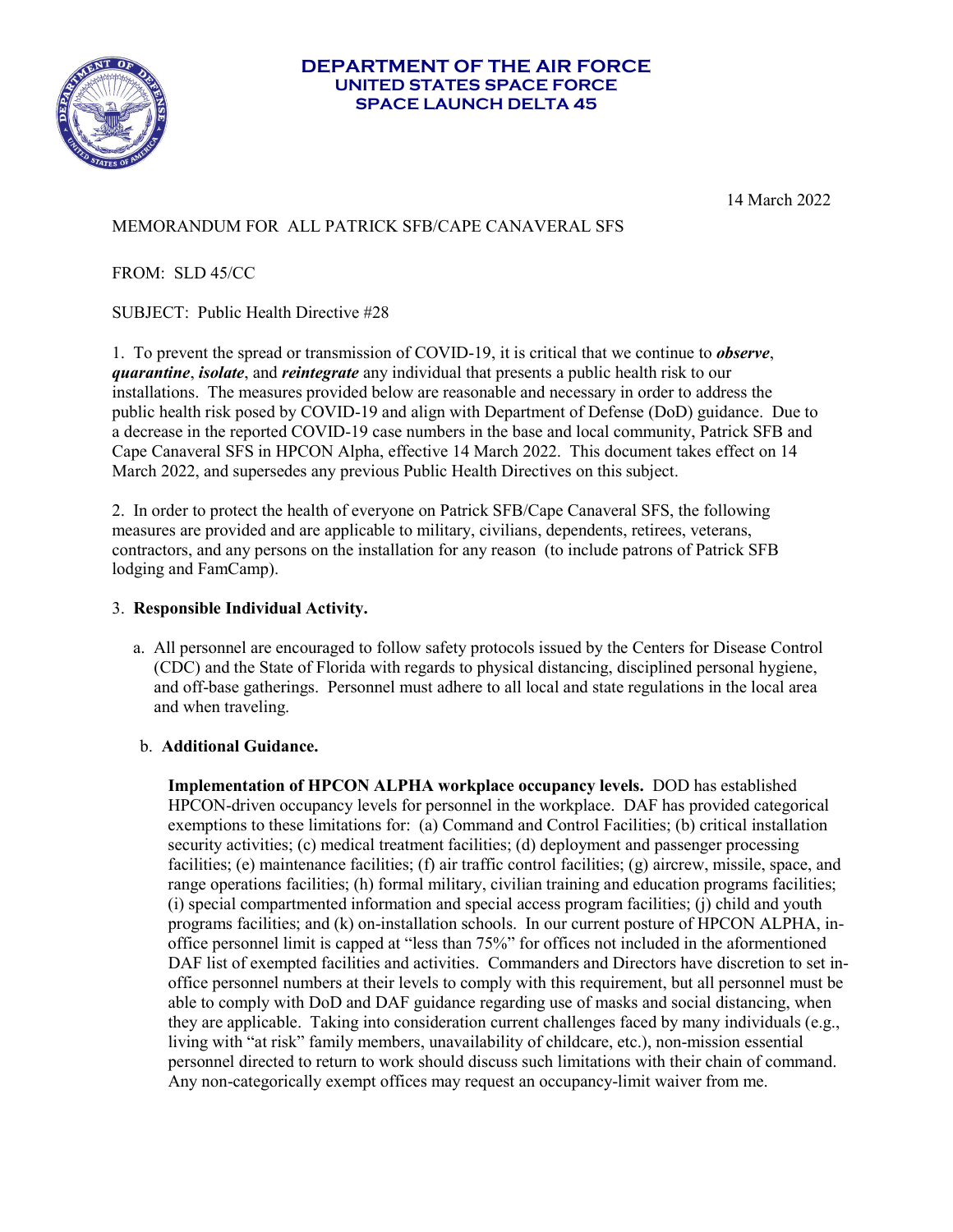- **"At Risk" Personnel.** "At Risk" non-mission essential personnel are strongly recommended to remain at home."At Risk" is defined as persons aged 65 and over, and any employee with serious underlying medical conditions should be considered at high risk of contracting COVID-19. "Serious Underlying Medical Conditions" include Asthma and/or Chronic Obstructive Pulmonary Disease (COPD), Immunocompromised state (e.g. HIV, cancer, organ transplants), Diabetes, Chronic Kidney Disease undergoing dialysis, Liver Disease, and Severe/Morbid Obesity (BMI over 40). (For more information, see the Centers for Disease Control website: https://www.cdc.gov/coronavirus/2019-ncov/need-extra-precautions/peoplewith-medical-conditions.html.) Civilian employees who are "high risk" and who request Weather and Safety Leave must provide medical documentation from a licensed medical practitioner confirming they are "high risk" according to the CDC guidelines. Supervisors may waive this requirement if the employee's medical condition is known or was previously identified prior to March 2020, or if the employee is high risk by reason of age.
- **Maximize Telework.** Where possible, commanders and directors are encouraged to maximize telework throughout the next phase.
- **Mission Critical Personnel.** Unit Commanders will determine which personnel are mission critical based on operational support requirements and enabling workforce schedules. Unit commanders and director-equivalents may institute additional restrictions based on mission requirements, but are encouraged to discuss such additional restrictions with SLD 45/JA and 45 FSS/FSCA prior to implementation.
- Leave & Military Pass. In accordance with normal procedures, supervisors may approve all kinds of military and civilian leave.

### 4. **Conduct While on the Installation.**

a. **Meetings, Public Gatherings and Dining.** DoD policy requires proper physical distancing, and sanitization protocols for all gatherings for unvaccinated individuals. CDC guidance no longer requires fully vaccinated individuals to maintain six feet of social distance, unless otherwise required by law, regulation or policy. Maximum personnel allowed in facilities will vary based on ability to maintain six feet seating or standing distance when unvaccinated persons are present.

### b. **Wear of Cloth Face Coverings.**

- On 1 March 2022, the Undersecretary of Defense for Personnel and Readiness issued new guidance on cloth face coverings, or "mask wearing." Now, mask wearing for both DoD personnel and visitors is required only when the CDC COVID-19 Community Level where the installation is located is "high." This rule applies regardless of vaccination status.
- For Patrick SFB and Cape Canaveral SFS, the current COVID-19 Community Level is "low"Accordingly, as a general rule, indoor mask wearing on Patrick SFB and Cape Canaveral SFS is no longer required, regardless of vaccination status.
- The Defense Health Agency (DHA) still requires masks to be worn inside medical facilities according to CDC guidance for healthcare facilities. Accordingly, masks are required to be worn when inside medical facilities on Patrick SFB and Cape Canaveral SFS, including, but not limited to, the clinic and the satellite pharmacy. The only exceptions to mask wear inside medical facilities are: (1) when required for medical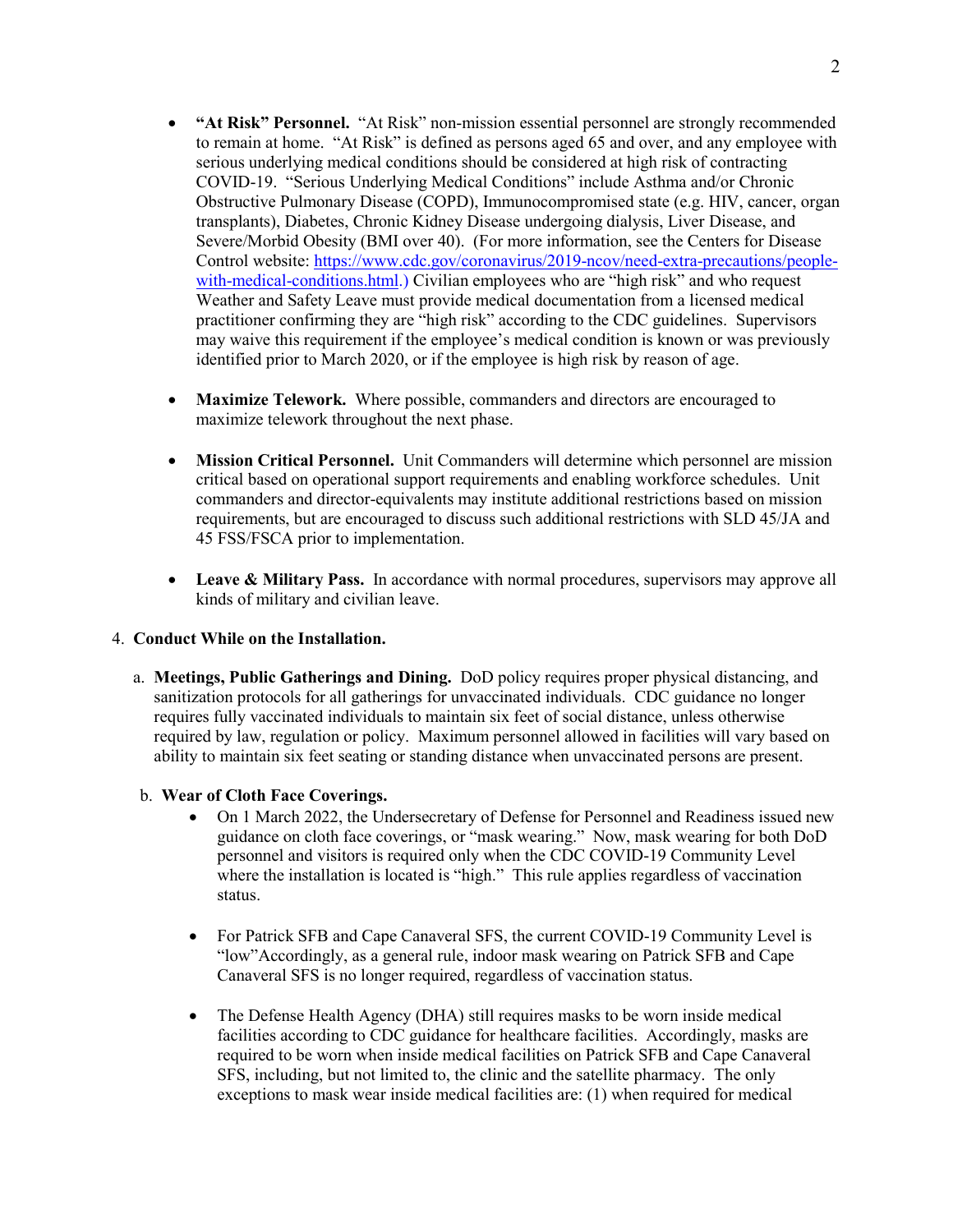reasons; (2) when an individual is alone in an office with floor to ceiling walls with a closed door; (3) when eating and drinking for brief periods of time while maintaining distancing; (4) when the mask is required to be lowered briefly for identification or security purposes; and (5) when necessary to reasonably accommodate an individual with a disability.

- While masks are not required outside medical facilities, any individual on the installation is permitted to wear a mask at his or her discretion. Individuals at high risk for severe illness should talk to their healthcare provider about whether they should wear a mask in public settings.
- When masks are required to be worn, individuals must consistently wear a mask that covers the nose and mouth and that complies with all current CDC and Occupational Health and Safety Administration guidance. Novelty or non-protective masks, masks with ventilation valves, or face shields are not authorized as a substitute for masks. Masks must fit properly (i.e., fit snugly around the nose and chin with no large gaps around the sides of the face.) Face coverings should be functional, clean, and well-maintained. For uniformed military members, cloth face coverings should be conservative, professional, in keeping with dignity and respect, neutral in color/pattern, and adhere to the elements of military professional standards. Acceptable items include cotton masks, neck gaiters, balaclavas, bandanas, scarves, or other suitable coverings. Face coverings may be washed and re-worn. Lowering of the cloth face covering may be required to verify identification.
- **Physical Distancing Still Required.** Cloth face coverings are not a substitute for physical distancing and other measures. All individuals on military installations and all individuals performing official DoD duties from any location other than the individual's home, who are not fully vaccinated, will follow DoD and CDC guidance and practice physical distancing, specifically by staying at least six feet (about two arm lengths) from other people who are not from an individual's household, in both indoor and outdoor spaces. Social distancing should be practiced in combination with other everyday preventative actions to reduce the spread of COVID-19, including by avoiding touching your face with unwashed hands and frequently washing your hands with soap and water for at least 20 seconds. In the workplace, commanders should ensure frequent sanitization of consoles, keyboards, headsets and other high-touch areas before operations.

5. All personnel should closely self-monitor for COVID symptoms and refrain from coming to work onbase if they feel symptomatic. Any individual experiencing symptoms consistent with COVID-19, including, but not limited to, fever of greater than 100.4 degrees Fahrenheit, dry cough, or shortness of breath or loss of smell and taste, must contact their Primary Care Provider. If you are a beneficiary of the 45 MDG call the appointment line at (321) 494-8241 during normal duty hours or the Nurse Advice Line at 1-800-874-2273 outside of normal duty hours. If you are a beneficiary with COVID-19 symptoms, you are strongly encouraged to be tested on base. Symptomatic personnel are also strongly encouraged to refrain from traveling outside their home. Any Active Dutyindividual who tests positive for COVID-19, at any location (home test, off-base testing), must promptly **call** the appointment line at (321-494-8241) to facilitate Public Health's effort to track the disease. Other beneficiaries who are tested off base no longer need to report their positives results to Public Health. Off-base resident personnel may be denied installation access until medically cleared by the PHEO.

a. **Exceptions to Reporting of Testing.** As more COVID-19 testing is done for screening purposes, reporting of testing and denial of installation access is not required when testing is done, e.g.,